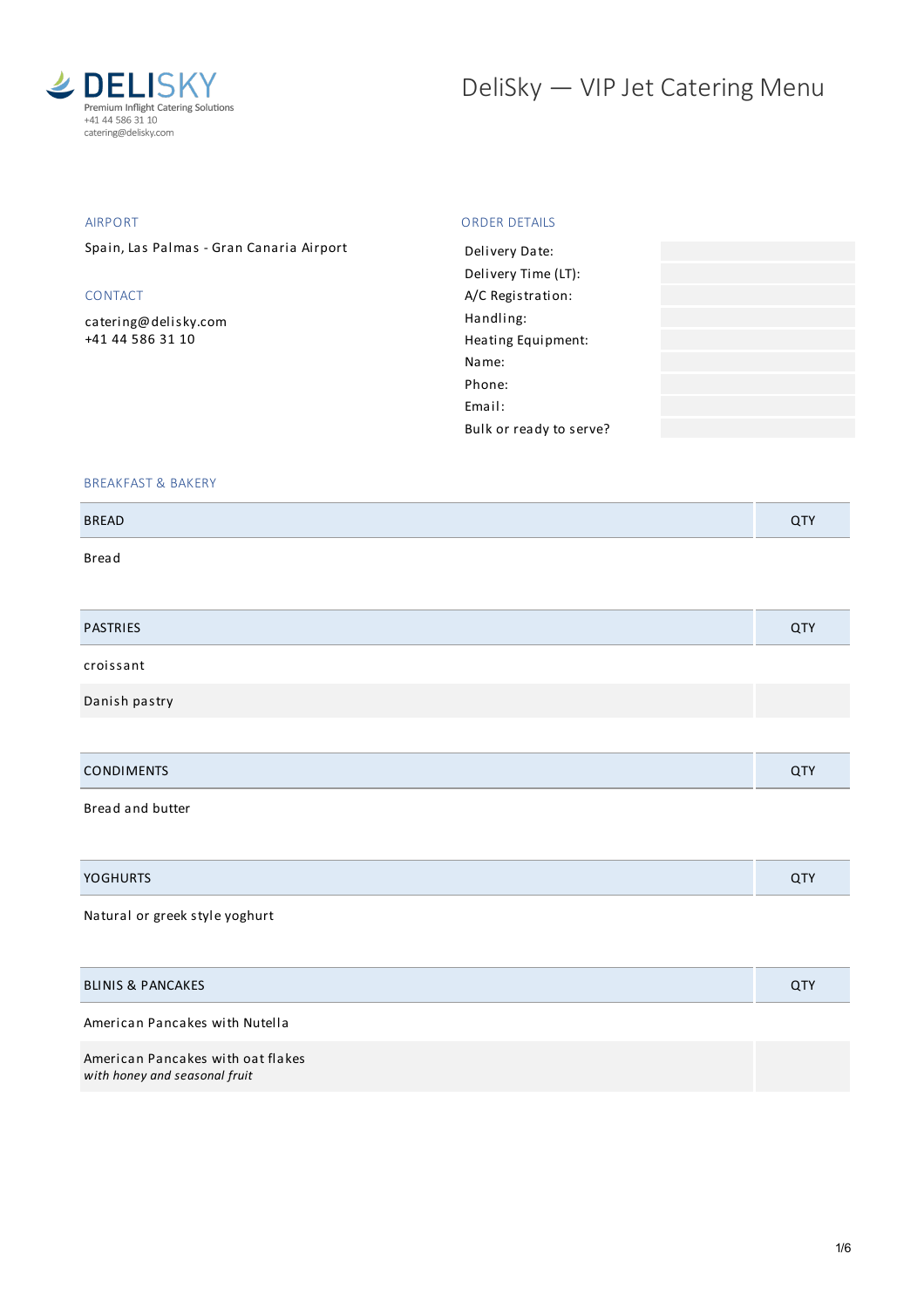| <b>MUESLI &amp; FRUITS</b> |  |
|----------------------------|--|
|                            |  |

Muesli

# Granola

Granola with Chocolate

| <b>HOT BREAKFAST</b>                                                                                           | QTY |
|----------------------------------------------------------------------------------------------------------------|-----|
| <b>French Omelette</b><br>with Toast and philadlephia cheese or Butter and Jam                                 |     |
| French Omelette with pico de gallo<br>with avocado and toast with philadlephia cheese or butter and jam        |     |
| French Omelette with ham<br>with Gouda Cheese and toast with philadlephia cheese or butter and jam             |     |
| Prawn Omelette with a poached onions<br>with and mushrooms with Oyster sauce and Toast                         |     |
| Toast with grated tomatoes<br>with oregano, poached egg, Iberian ham and avocado                               |     |
| Toast with grated tomatoes<br>olive oil, fried egg with sriracha sauce, Iberian ham and avocado (mildly spicy) |     |
| Toast with grated tomatoes<br>oregano, feta cheese, cherry tomatoes and vinigar                                |     |
| Scrambled eggs<br>with ham, gouda cheese, sweetcorn toast with philadlepha cheese or butter and jam            |     |
| English breakfast                                                                                              |     |
| Benedic Breakfast                                                                                              |     |
|                                                                                                                |     |

# COLD MEALS

| $\cap T$ |  |
|----------|--|
|          |  |

Salmon and crean cheese finger sanwich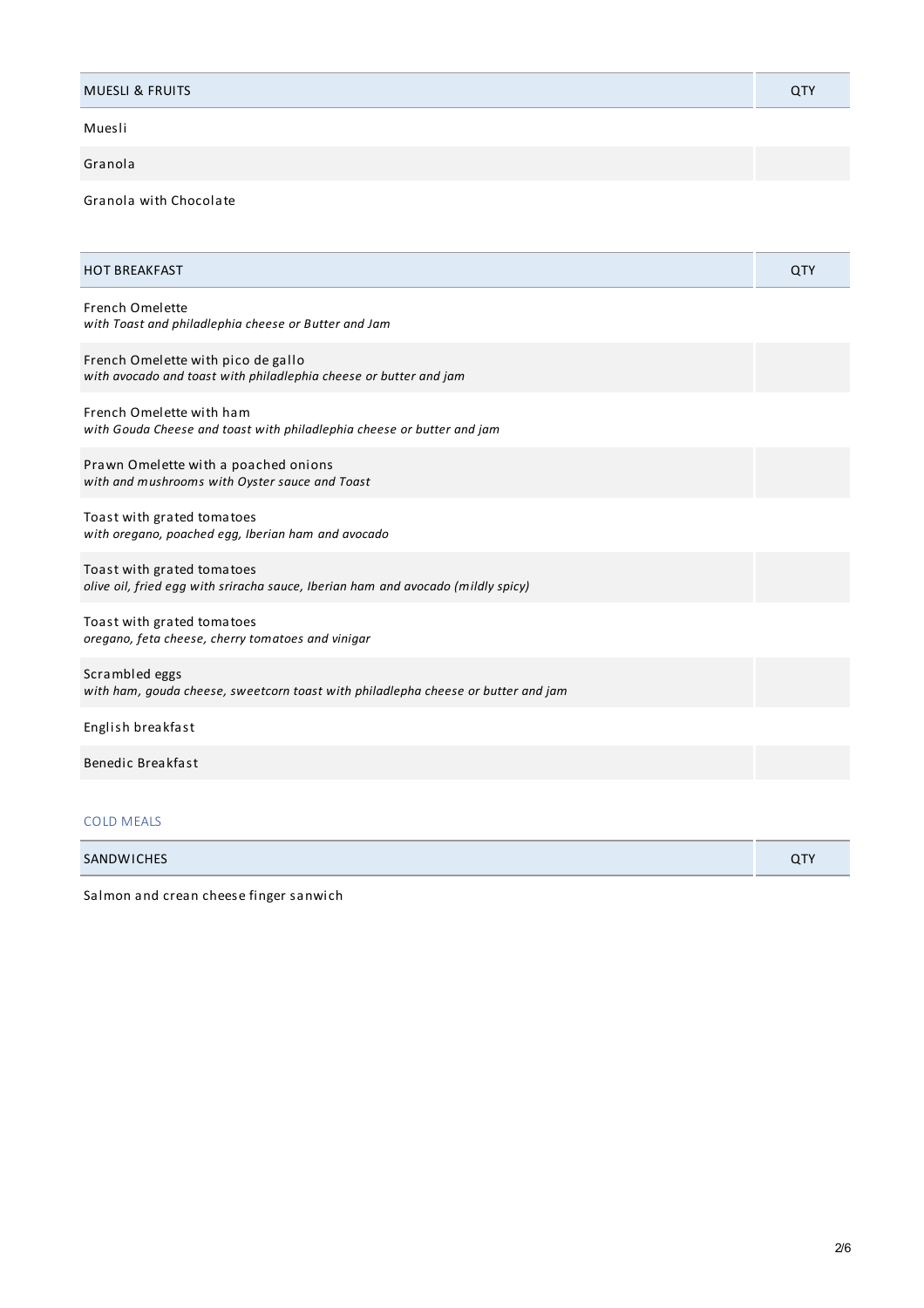| <b>STARTERS</b>                                                                                    | QTY |
|----------------------------------------------------------------------------------------------------|-----|
| Salmon tartare with an asian macerated<br>with seasonal fruit, avocado and wakame                  |     |
| Tuna tartare with an asian macerated<br>with seasonal fruit, avocado and wakame                    |     |
| Tuna with cellated sesame seeds<br>with sliced radish with sesamo and soya mayonaise               |     |
| Kangaroo Loin<br>with teriyaki sauce, sesamo and soya mayonaise                                    |     |
| Salmon russian salad marinated in soya and vinigar<br>with carrots, Potatoes and smoked salmon roe |     |
| Burrata Salad<br>with arugula tomatoe salad cherry tomatoe, and pesto                              |     |
|                                                                                                    |     |
| <b>PLATTERS</b>                                                                                    | QTY |
| Iberian Ham (Bellota)                                                                              |     |
| iberiam ham                                                                                        |     |
|                                                                                                    |     |
| <b>SALADS</b>                                                                                      | QTY |
|                                                                                                    |     |

| Variety of lettuce with Tuna                                                              |  |
|-------------------------------------------------------------------------------------------|--|
| with cherry tomatoes, croutons, onion, palmito, avocado with a roasted pepper vinaigrette |  |

Variety of lettuce with goat cheese *with cherry tomatoes,onions,carrots,avocado,almonds with a honey and citrus vinaigrette*

Bacon Cesar Salad *with lettuce,parmesan cheese,croutons with a vinaigrette*

Pipirrana salad

Mediterranean salad

| CHEECE<br>, _ _ _ _ |  |
|---------------------|--|
|                     |  |

Cheese Platter

## HOT MEALS

| SNACKS & STARTERS                                                   | <b>QTY</b> |
|---------------------------------------------------------------------|------------|
| Nachos with grilled cheese<br>with frijoles and homemade sour cream |            |
| Nachos with mixed grilled cheese                                    |            |

*with ground meat, frijoles, avocado with homemade sour cream*

Nachos with mixed grilled cheese *with Mexican chicken, pico de gallo, frijoles, avocado and homemade sour cream*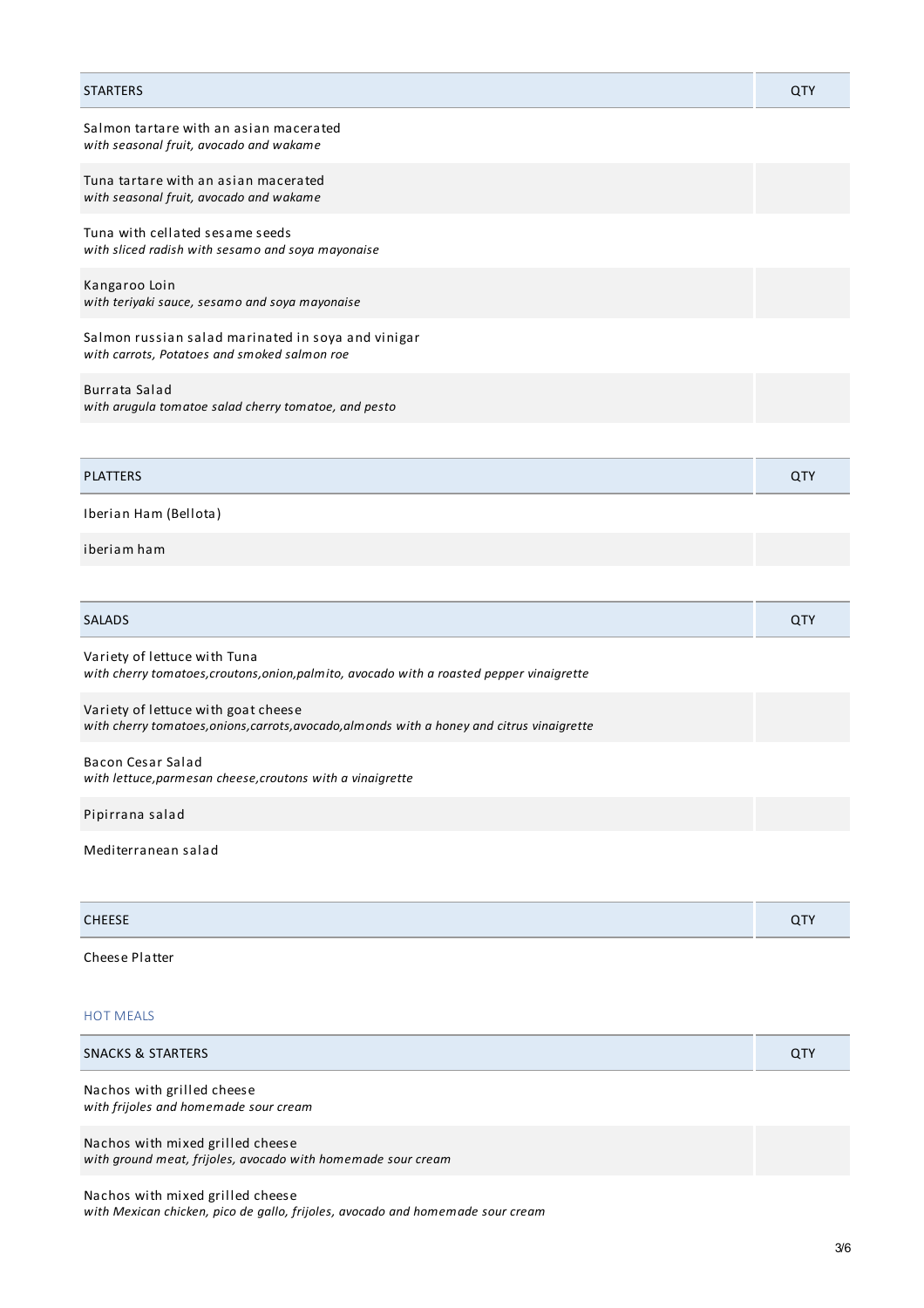| MAIN DISHES - MEAT                                                                     | QTY |
|----------------------------------------------------------------------------------------|-----|
| Pork Ribs in BBQ and Jack Daniels Sauce with baked potatoes and cabbage                |     |
| Pork Belly with a Teriyaki and cajun sauce with sushi rice, avocado and a fried egg    |     |
| Pork Cheek in a red wine sauce with potatoe puree                                      |     |
| Pork Knuckle in its natural juice with baked potatoes and american style cabbage salad |     |
| Lamb shoulder in its natural juices with baked potatoes                                |     |
| Boar ribs                                                                              |     |
| Filet mignon                                                                           |     |
| beff tenderloin                                                                        |     |
|                                                                                        |     |
| MAIN DISHES - FISH & SEAFOOD                                                           | QTY |
| Baked Salmon with butter, spices with vegetables and quinoa                            |     |
| Sea Bass with a cauliflower gratin and vegetables                                      |     |
| Candied cod loin with broad beans and Iberian ham                                      |     |
| cod                                                                                    |     |
| Grilled salmon                                                                         |     |
|                                                                                        |     |
| <b>MAIN DISHES - POULTRY</b>                                                           | QTY |
| Chicken thights with a teriyaki sauce, sushi rice and wok style vegetables             |     |
| Magret de pato                                                                         |     |
| Free range chicken                                                                     |     |
|                                                                                        |     |
| PASTA & RISOTTO                                                                        | QTY |
| Spaghetti Bolognese                                                                    |     |
| Pasta with tomatoe sauce                                                               |     |
| Pasta with salmon cream                                                                |     |

Chicken paella

Seafood paella

Veggie risotto

| SIDE DISHES | . . |
|-------------|-----|
|             |     |

Sauteed vegetables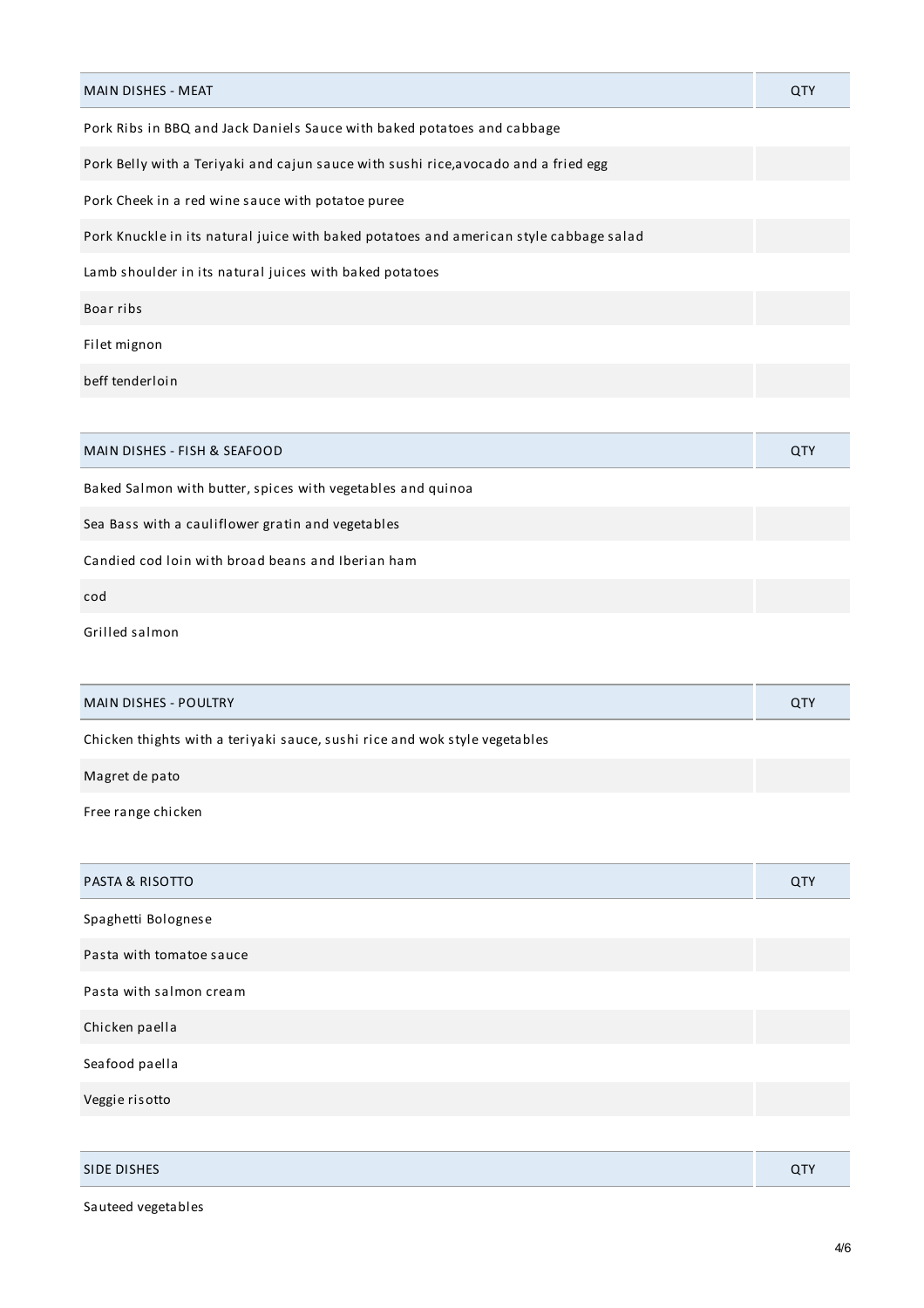## DESSERTS & FRUIT

| <b>DESSERTS</b>                                                   | QTY        |
|-------------------------------------------------------------------|------------|
| Oreo biscuits with caramlized milk and nutella                    |            |
| Polvito Uruguayo with whipped cream, caramelized milk and biscuit |            |
| Chocolate mouse                                                   |            |
| <b>FRUIT</b>                                                      | QTY        |
| Seasonal Fruit Salad in orange juice                              |            |
| Seasonal Fruit Salad in orange juice                              |            |
|                                                                   |            |
| <b>CAKES &amp; TARTS</b>                                          | QTY        |
| Red fruits cheesecake                                             |            |
| <b>BEVERAGES</b>                                                  |            |
| <b>JUICES</b>                                                     | QTY        |
| Fresh orange Juice, 500 ml                                        |            |
| Fresh Orange Juice, 1 LT                                          |            |
| Banana, red fruit, or ange and pineapple Juice                    |            |
| Carrot, orange and ginger juice                                   |            |
|                                                                   |            |
| MILK & CREAM                                                      | QTY        |
| Milk, 1LT                                                         |            |
| Plant based milk                                                  |            |
|                                                                   |            |
| <b>SMOOTHIES</b>                                                  | <b>QTY</b> |
|                                                                   |            |

Strawberry,banana,papaya and milk smoothie

| <b>HOT BEVERAGES</b> | <b>QTY</b> |
|----------------------|------------|
| Coffee, 1 LT         |            |
| Hot water            |            |

NON-FOOD